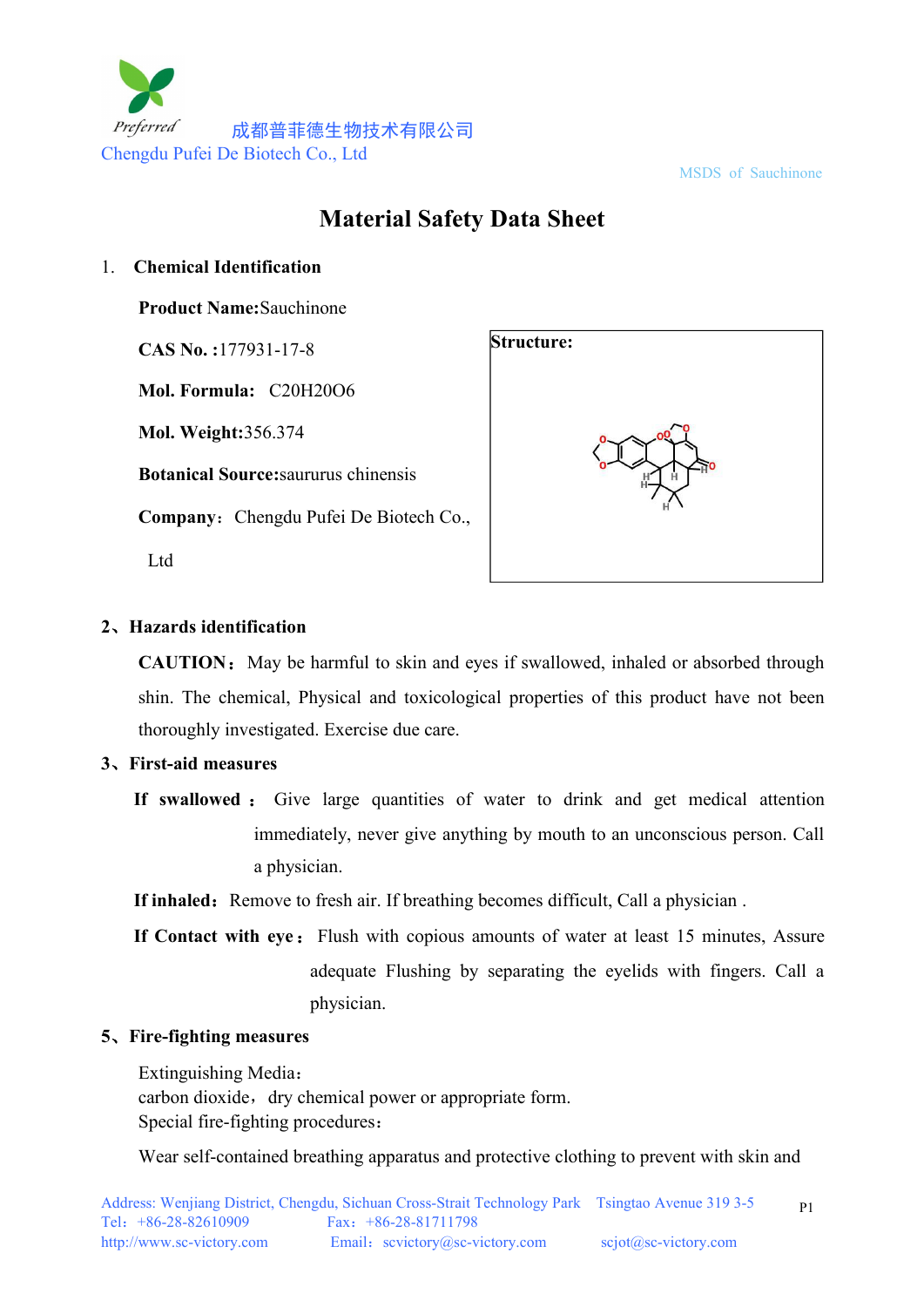

MSDS of Sauchinone

eyes. Full turnout gear.

Unusual fire and explosions hazard:

Not considered to be a fire hazard nor an explosions hazard.

#### **6**、**Accidental release measures**

Wear respirator, chemical safety goggles, rubber boots and heavy rubber gloves.

Sweep up, place in a bag and hold for waste disposal.

Avoid raising dust. Pickup and place in a suitable container for disposal in a method that does not generate dust.

Ventilate area and wash spill site after material pickup is complete.

## **7**、**Handing and storage**

Store in a cool  $(0-10\text{°C})$  and desiccated environment and protected from light.

Containers of this material may be hazardous when empty since they retain product residues (dust, solids); observe all warnings and precautions listed for the product.

#### **8**、**Exposure controls/personal protection**

NIOSH/MSHA-approved respirator.

Mechanical exhaust.

Compatible chemical-resistant gloves.

Chemical safety goggles.

## **9**、**Physical and chemical properties**

Physical state :White powder

Color : White powder

Molecular Weight :356.374

Solubility:Soluble in methanol, ethanol, DMSO and other organic solvents.

## **10**、**Stability and reactivity**

Stability:

They all stable under ordinary conditions of use and storage.

Hazardous combustion or decomposition products:

Not yet available.

Hazardous Polymerization:

Not yet available.